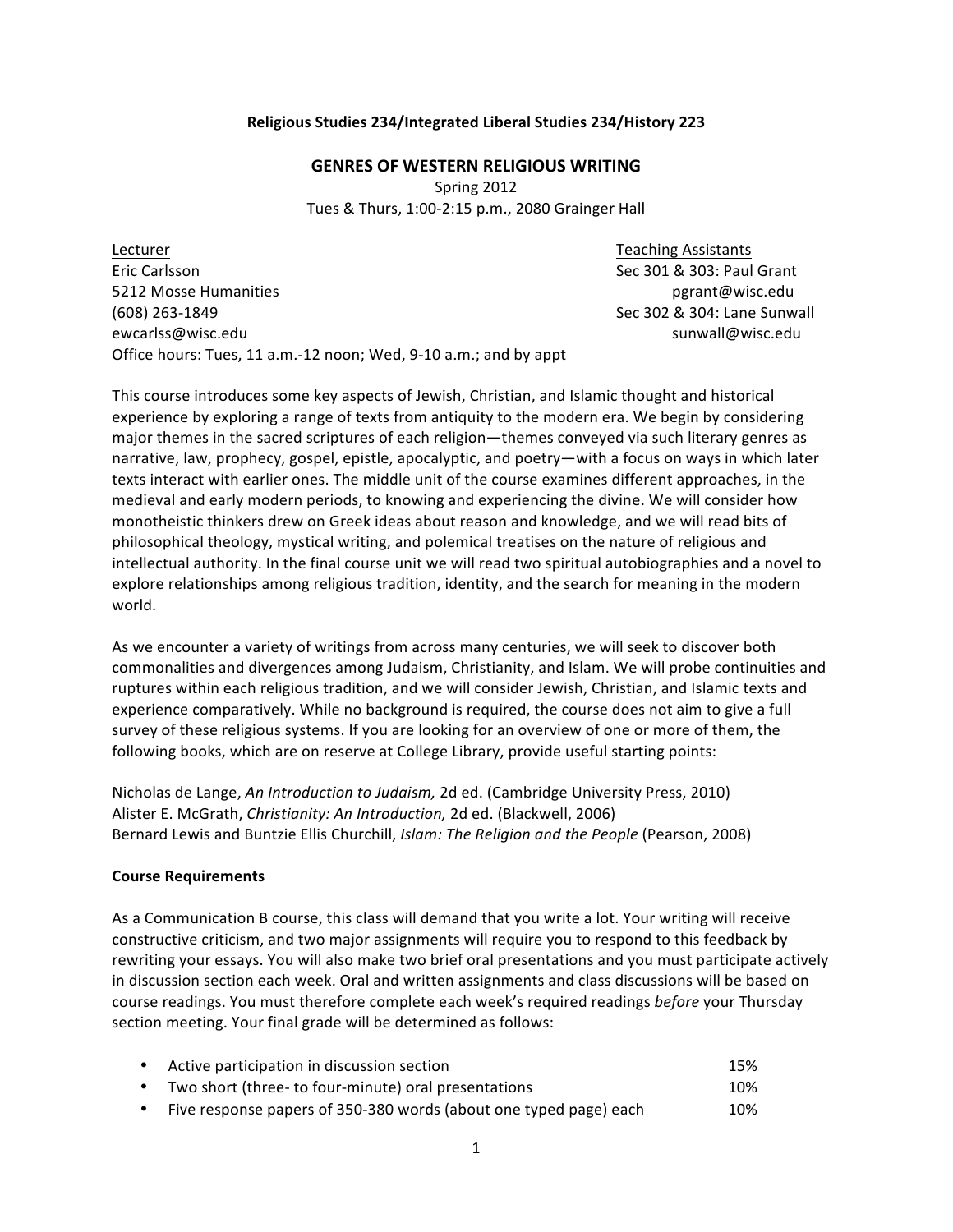| One paper of 1100-1400 words (three to four pages)                           | 10% |  |
|------------------------------------------------------------------------------|-----|--|
| One paper of 1800-2200 words (five to six pages), including a first draft,   |     |  |
| peer review comments, and a revised draft                                    | 20% |  |
| One paper of 3000-3400 words (eight to nine pages), including a first draft, |     |  |
| peer review comments, and a revised draft                                    | 35% |  |

The first paper, due on February 14, will deal with readings from the Hebrew Bible. A first draft of the second paper, on the New Testament and/or Qur'an, will be due on March 6. You will receive constructive feedback from your TA and two other classmates by March 13, and your revised draft will be due on March 22. The third longer paper will focus on readings from the final unit of the course and will include an independent research component. A first draft is due on May 1, peer review comments by May 8, and the final version on May 14. Details about each essay assignment will be given closer to the due dates.

Attendance in both lecture and discussion section is required and counts towards your class participation grade. Attendance will be taken periodically in lecture and at every section meeting. If you become ill or face an emergency that prevents you from attending class, please notify your TA beforehand.

# **Classroom Conduct**

Please arrive to class on time and silence any phones or computers before our session begins. Once class has started, please refrain from texting, surfing the web, reading newspapers, etc., and give your full attention to matters at hand. You may use a laptop in class to take notes or access documents used in class discussion; you may not use a computer or other electronic device for purposes unrelated to class. Please bring a copy of the relevant reading to each lecture and discussion meeting. You are encouraged to ask questions and make comments during lecture.

# **Writing Center**

You are urged to take advantage of the excellent free-of-charge services offered by the UW Writing Center. The Writing Center holds workshops on various topics related to academic writing. You can also schedule a one-on-one appointment with an instructor to get help with a specific writing assignment or feedback on a draft you've already written. The Writing Center is located in 6171 Helen C. White Hall and at several satellite sites across campus. To find out more, stop by for a visit, call 263-1992, or check out www.wisc.edu/writing. You are also advised to familiarize yourself with The Writer's Handbook, http://writing.wisc.edu/Handbook/, which provides helpful guidance on a range of common issues faced in writing academic papers.

# **Academic Honesty**

You are expected to adhere to UW's standards for academic honesty and integrity. Penalties for academic misconduct, including plagiarism and other forms of cheating, range from failing an assignment or a course to being expelled from the university. For university policies concerning academic misconduct, see http://students.wisc.edu/saja/misconduct/UWS14.html. If you have questions about what constitutes plagiarism and how to avoid it, please speak with me, your TA, or consult http://www.wisc.edu/writing/Handbook/QPA\_plagiarism.html.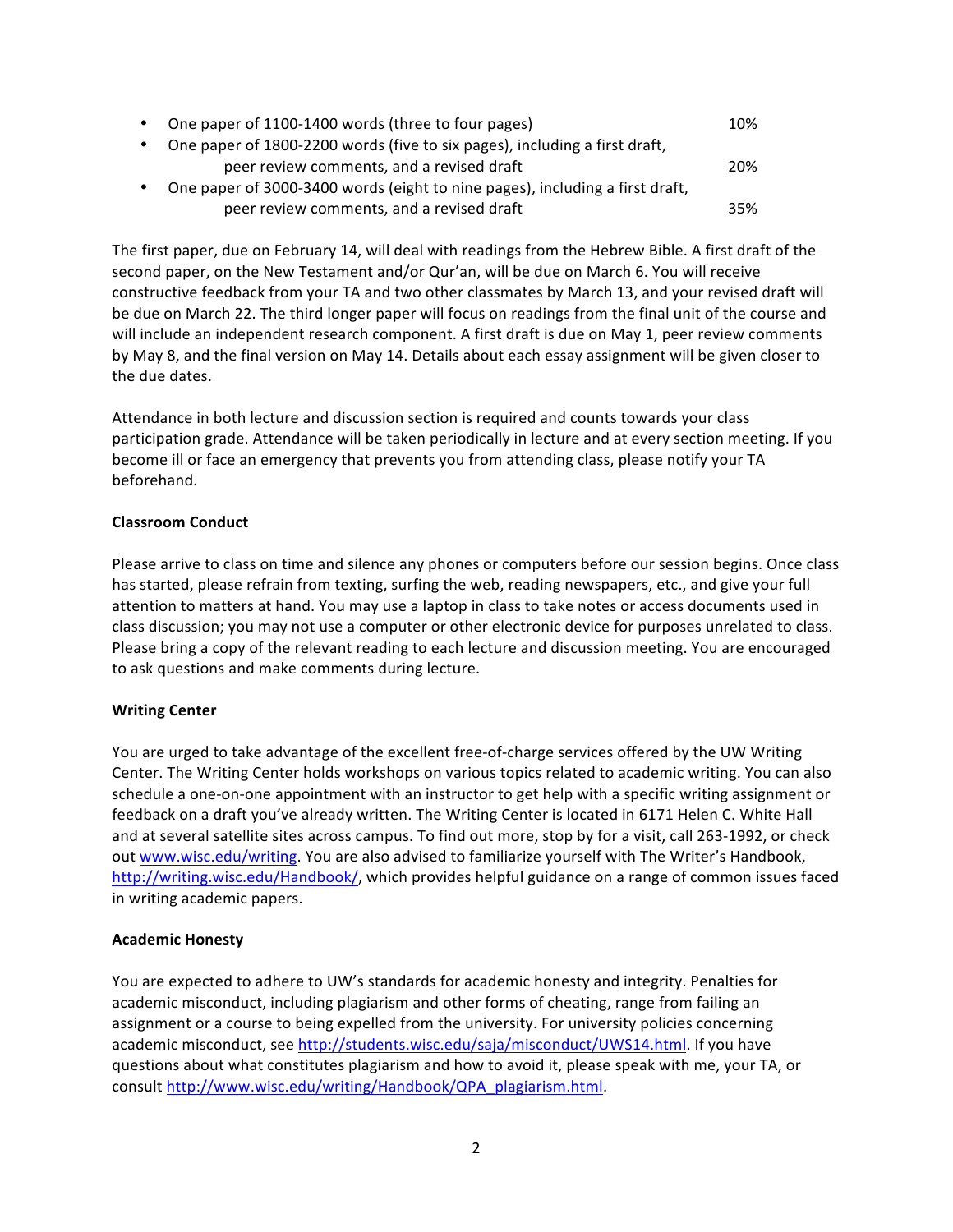#### **Course Texts**

The following books are available for purchase at the University Bookstore, 711 State Street, and from other local and online vendors. Copies have also been placed on reserve at College Library.

The Holy Bible, New Revised Standard Version (Oxford UP, 1989) The Qur'an, trans. M. A. S. Abdel Haleem (Oxford UP, 2010) Dorothy Day, The Long Loneliness (HarperOne, 1997 [orig. 1952]) Muhammad Asad, *The Road to Mecca* (Fons Vitae, 2005 [orig. 1954]) Chaim Potok, *The Chosen* (Ballantine, 2003 [orig. 1967])

If you prefer, you may use another scholarly translation of the Jewish and/or Christian Bibles. Paraphrases or other loose translations are not acceptable for our purposes in this course. If you have questions about the suitability of a particular translation, please ask.

#### **COURSE SCHEDULE**

NOTE: Reading assignments marked with an asterisk (\*) are posted on our Learn @UW course webpage.

Jan 24 Course Introduction

#### **I. Scriptural Traditions: Themes in the Tanakh, the New Testament, and the Qur'an**

|       |                                                                                                                                                            |       | Jan 26 Torah (I)               |  |  |
|-------|------------------------------------------------------------------------------------------------------------------------------------------------------------|-------|--------------------------------|--|--|
|       | Reading: Genesis 1-4, 6-9, 11-13, 15:1-18:15; 21-22, 25, (skim 27-33), 37, 39-50                                                                           |       |                                |  |  |
|       | Jan 31 Torah (II)                                                                                                                                          |       | Feb 2 Former Prophets          |  |  |
|       | Reading: Exodus 1-7, 11-20, 32; Leviticus 16, 23; Deuteronomy 1-6, 27-34; Joshua 1-6,<br>1 Samuel 8; 2 Samuel 5, 7, 11-12; 1 Kings 3, 8, 11; 2 Kings 22-25 |       |                                |  |  |
| Feb 7 | Latter Prophets                                                                                                                                            | Feb 9 | Jesus and the Gospels (I)      |  |  |
|       | Reading: Hosea 1-3; Isaiah 1:1-2:4; 9:1-7, 11, 40, 52-53; Jeremiah 30-33; Matthew (entire), Luke<br>$1 - 3$                                                |       |                                |  |  |
|       | Feb 14 Jesus and the Gospels (II)                                                                                                                          |       | Feb 16 Paul and Eschatology    |  |  |
|       | Reading: John 1-4, 8, 12-21; Romans (entire); 1 Corinthians 15; Revelation 1, 21-22                                                                        |       |                                |  |  |
|       | Paper 1 due February 14 in lecture                                                                                                                         |       |                                |  |  |
|       | Feb 21 Rabbinic Judaism and the Talmud                                                                                                                     |       | Feb 23 Muhammad and the Qur'an |  |  |
|       | Reading: *Selections from the Talmud; the Qur'an 1, 2, 53, 81-83, 86-88, 96, 102-104, 107, 112                                                             |       |                                |  |  |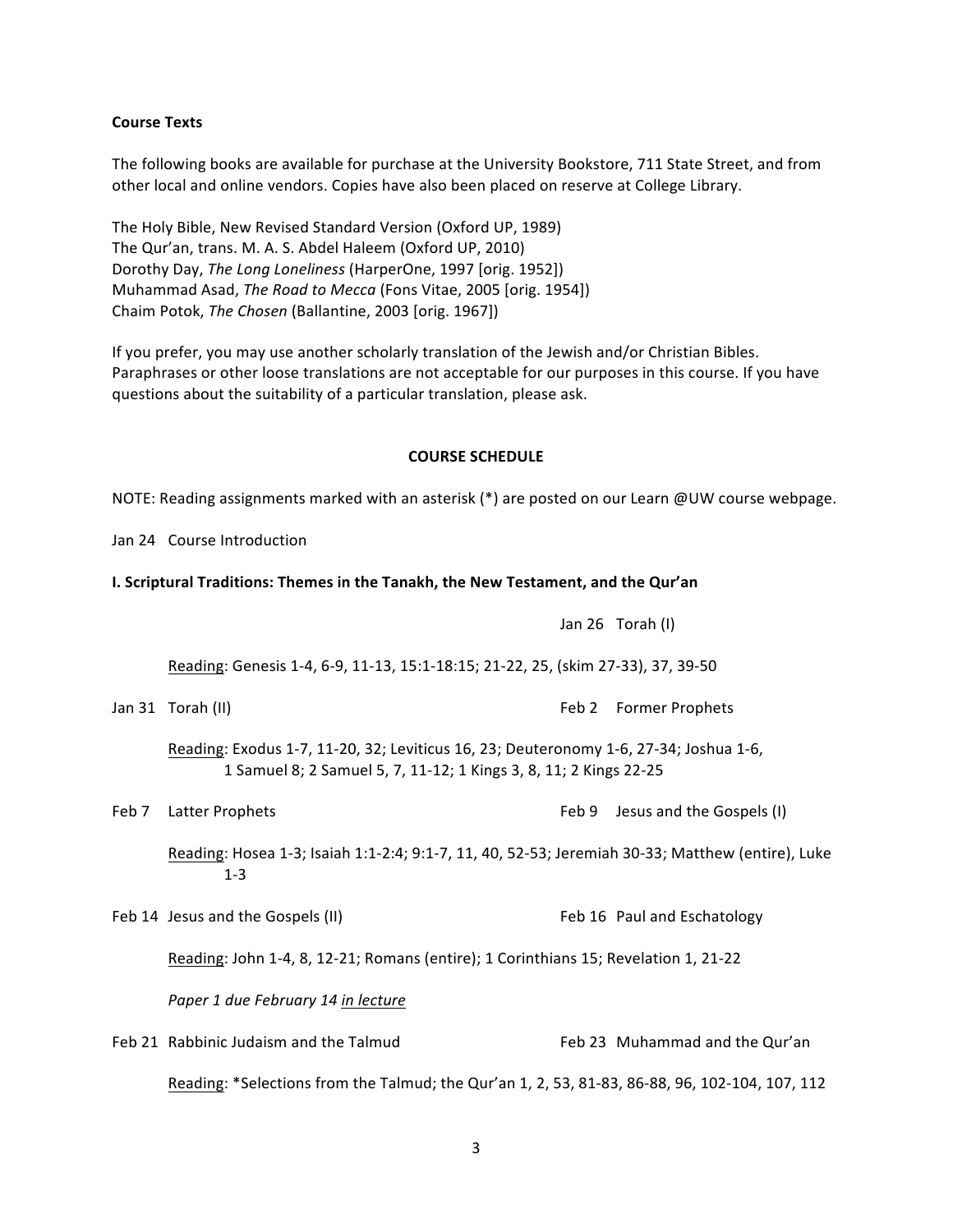*Wed, Feb 22, 7 p.m.: Viewing (for extra credit) of Muhammad: Legacy of a Prophet* 

Feb 28 The Qur'an: Themes (I) example a metal of Mar 1 The Qur'an: Themes (II) Reading: The Qur'an 3, 4, 5:109-120, 12, 14, 19, 21, 23

#### **II. Approaching God with Mind and Heart: Revelation, Reason, and Religious Authority**

Mar 6 Revelation and Greek Philosophy Mar 8 Philosophical Theology Reading: \*Selections from Ibn Sina (Avicenna), Ibn Rushd (Averroes), and Maimonides First draft of paper 2 due March 6 in lecture

| Mar 13 Mysticism (I) | Mar 15 Mysticism (II) |
|----------------------|-----------------------|
|----------------------|-----------------------|

Reading: \*Selections from Hildegard of Bingen and Julian of Norwich

Paper 2 peer review comments due March 13 in lecture

*Wed, Mar 14, 7 p.m.: Viewing (for extra credit) of Vision: From the Life of Hildegard von Bingen* 

Mar 20 The Question of Authority Mar 22 Towards Modernity

Reading: \*Selections from Martin Luther, Galileo Galilei, René Descartes, and Immanuel Kant

*Revised paper 2 due March 22 in section*

#### **III.** Religious Tradition, Identity, and the Search for Meaning in the Modern World

Mar 27 Spiritual Autobiography as a Genre Marrow Mar 29 New Directions in Christianity

Reading: \*Selections from St. Augustine, *Confessions;* start reading Dorothy Day, The Long *Loneliness*

--SPRING BREAK--

Apr 10 Dorothy Day **Apronic Aproximate Aproximate Aproximate** Aproximate Aproximate Aproximate Aproximate Aproximate Aproximate Aproximate Aproximate Aproximate Aproximate Aproximate Aproximate Aproximate Aproximate Aproxi

Reading: Dorothy Day, The Long Loneliness (entire)

Apr 17 Islam and Modernity **April 19 Apr 19 Muhammad Asad** 

Reading: Muhammad Asad, *The Road to Mecca*, 1-217

Apr 24 Film: A Road to Mecca and *Apr 26 Film: A Road to Mecca,* cont.

Reading: Muhammad Asad, *The Road to Mecca*, 218-375